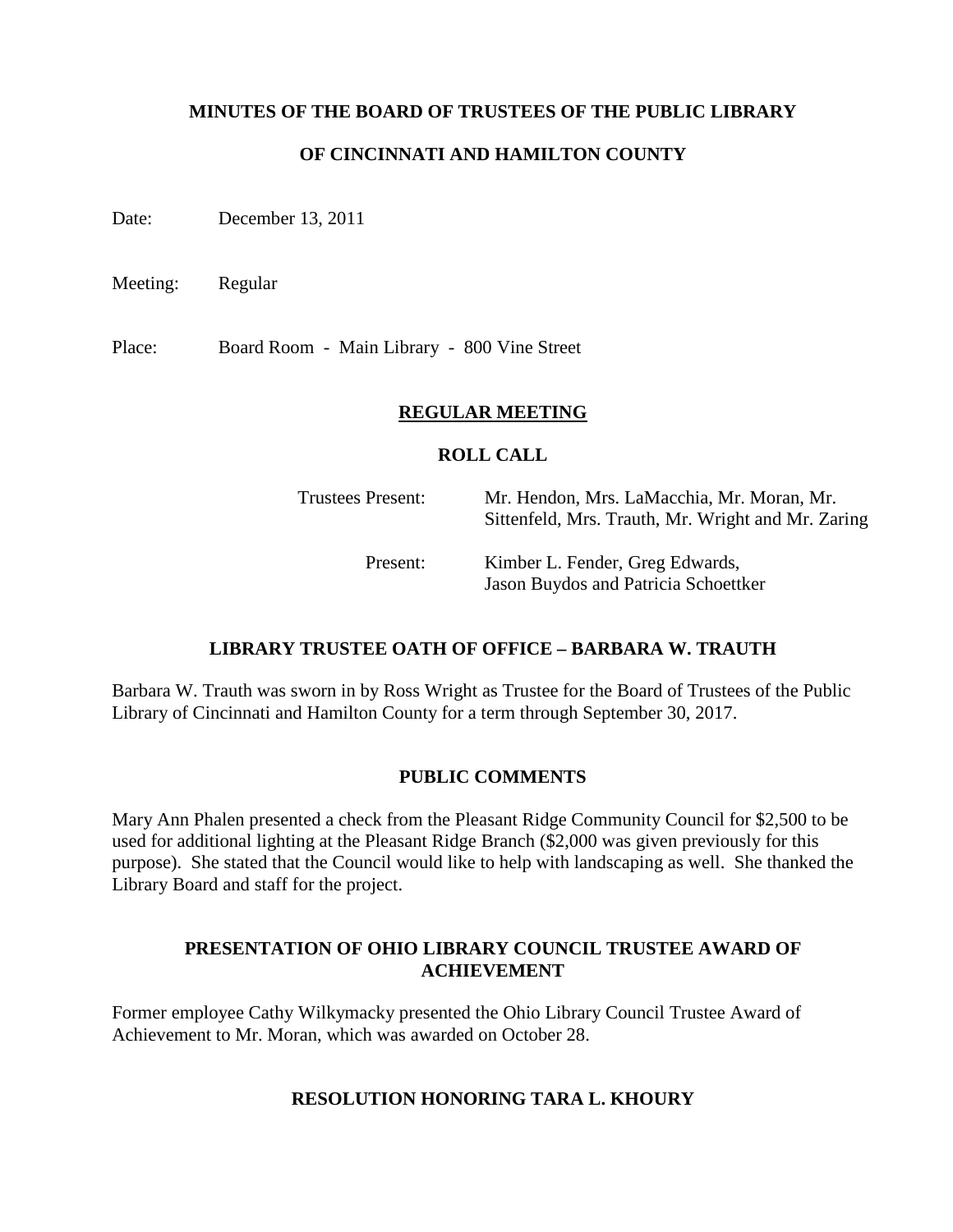Mr. Moran requested that the Board adopt the following resolution honoring Tara L. Khoury for her years of service on the Board of Library Trustees. Ms. Khoury's term expired September 30, 2011. The Resolution and Ms. Khoury's President nameplate will be delivered to her.

| Whereas, | Tara L. Khoury was appointed to the Board of the Public Library of Cincinnati and Hamilton<br>County by the Hamilton County Commissioners to fulfill an unexpired term and was sworn in<br>as a Trustee at the August 9, 1999 Library Board meeting, and                                                                                                   |
|----------|------------------------------------------------------------------------------------------------------------------------------------------------------------------------------------------------------------------------------------------------------------------------------------------------------------------------------------------------------------|
| Whereas, | Ms. Khoury served for 12 years as a valued member of the Board of Library Trustees<br>including as President of the Board in 2004 and 2010, as well as two terms each as Vice<br>President and Secretary, and                                                                                                                                              |
| Whereas, | As a Member of the Board of Trustees, Tara L. Khoury worked to help make the Public<br>Library of Cincinnati and Hamilton County one of the largest, busiest, and best public libraries<br>in the country, with tremendous growth over 12 years including increases of 24% in<br>circulation, 45% in reference service, and 29% in program attendance, and |
| Whereas, | During her tenure on the Board, the Hennen American Public Library Ratings ranked the<br>Library among the 10 best public libraries in its population area for five consecutive years<br>and, most recently #7, and                                                                                                                                        |
| Whereas, | While she served on the Board, the Library implemented the hugely successful ML/21 project<br>that reorganized the Main Library to enhance customer service and save \$1 million in annual<br>operating expenses, and                                                                                                                                      |
| Whereas, | As the Library grappled with a reduced and then frozen budget since 2001, her support was<br>key to passage of the Library's first successful levy in 2009, and                                                                                                                                                                                            |
| Whereas, | Under her presidency in 2010, the Library undertook a new strategic plan to ensure that the<br>Library remains flexible, responsive, innovative, and effective in meeting the diverse needs of<br>the community, and                                                                                                                                       |
| Whereas, | Through her continued interest, not only in the Library but also in working with other area<br>organizations, Tara L. Khoury has improved the quality of life in our community.                                                                                                                                                                            |

NOW THEREFORE, BE IT RESOLVED in recognition of her 12 years of continued service to the Public Library of Cincinnati and Hamilton County, the Members of the Board of Trustees commend Tara L. Khoury.

BE IT FURTHER RESOLVED that a copy of this Resolution be spread upon the Minutes of the Board of Trustees of the Public Library of Cincinnati and Hamilton County.

Mr. Hendon moved that the Resolution honoring Tara L. Khoury be approved. Mr. Wright seconded.

Voting for the motion: Mr. Hendon, Mrs. LaMacchia, Mr. Sittenfeld, Mrs. Trauth, Mr. Wright, Mr. Zaring and Mr. Moran … 7 ayes. The motion carried. **(42-2011)**

### **RECOGNITION OF RETIREES**

Mr. Moran recognized seven retired Library employees, Christian Hartman, Donna Nugent, Marianne Reynolds, Richard Ryan, Kathleen Telscher, Catherine Wilkymacky and Janice Williams, for their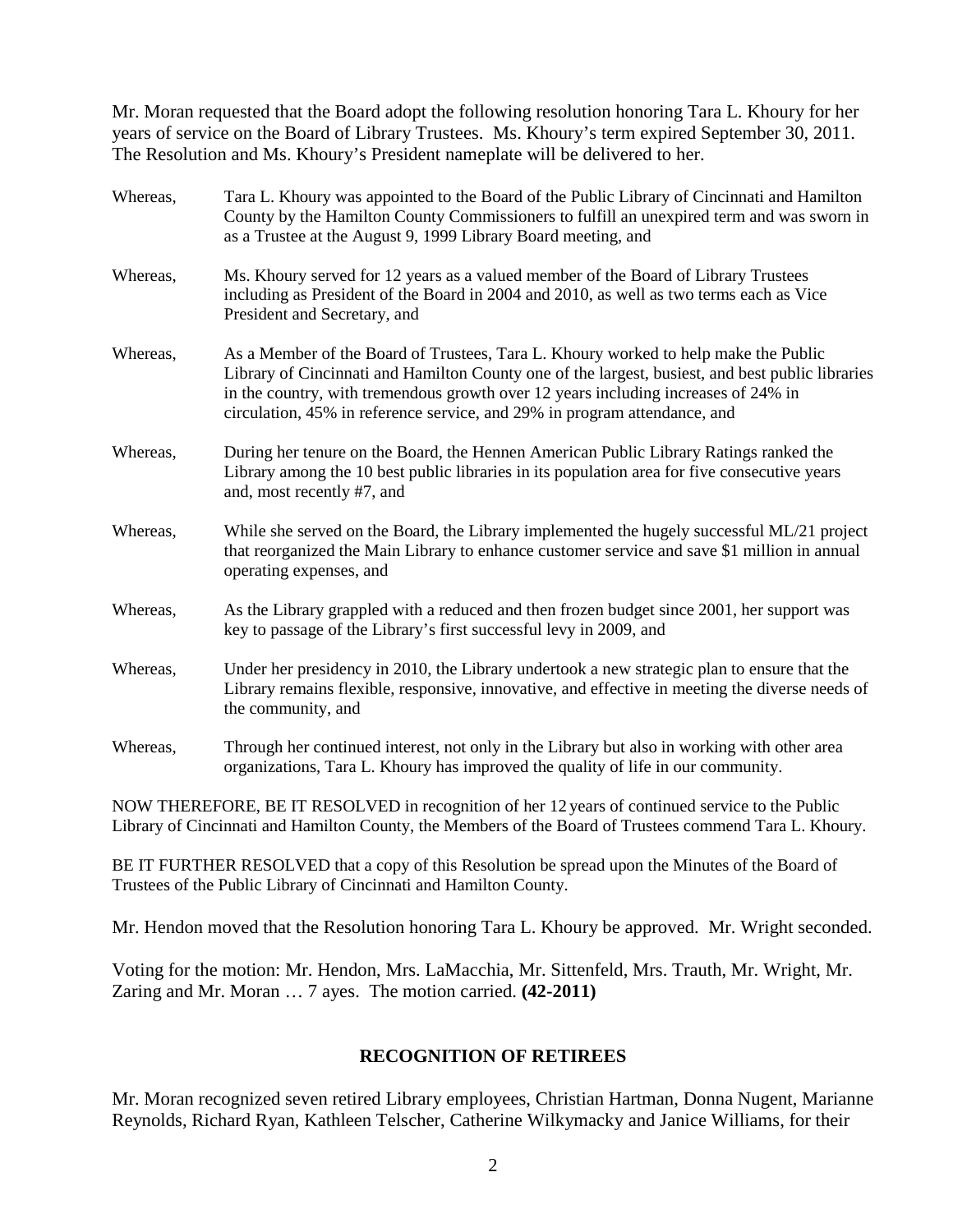years of service. He gave a brief work history and presented each with a personalized memento box provided by the Friends of the Public Library.

# **MINUTES OF THE MEETING HELD OCTOBER 11, 2011**

Mr. Wright moved that the Minutes of the Regular Meeting held Tuesday, October 11, 2011 be approved as submitted. Mrs. LaMacchia seconded.

Voting for the motion: Mr. Hendon, Mrs. LaMacchia, Mr. Sittenfeld, Mrs. Trauth, Mr. Wright, Mr. Zaring and Mr. Moran … 7 ayes. The motion carried. **(43-2011)**

Mr. Moran read a letter from President Barack Obama that recognizes our veterans and the sacrifices they have made for our freedoms. The letter has been added to our Book of Homage.

# **EXECUTIVE DIRECTOR'S REPORT**

Ms. Fender reported that:

### MVP Awards

• MVP awards were presented to three staff members: Rick Boyd, Support Services, Kathy Shaw, Human Resources, and Paula Kutcher, Virtual Information Center, formerly with Pleasant Ridge Branch.

# United Way/Community Shares Campaigns

• results for the Library's United Way and Community Shares campaigns were mixed this year. Donors to United Way dropped from 61 to 60, while the amount given increased from \$17,762 to \$18,838. Donors to Community Shares decreased from 44 to 41, but the amount given increased from \$4,426 to \$4,464.

She thanked the staff for their generosity to the community in this time of tremendous need.

Mr. Sittenfeld questioned if it would be suitable for him to talk to staff via a letter to encourage broader support of any amount. Mr. Moran thought it was suitable.

Payment Card Industry Data Security Standards (PCI DSS) Compliance

• we were unable to meet the November 30, 2011 deadline to become 100% compliant with Payment Card Industry Data Security Standards (PCI DSS), but we were able to negotiate an extension for compliance without penalty to December 31, 2011.

New Innovative Interfaces Inc. Computer Software

• our strategic plan adopted in 2010 included goals to excel in customer service and to become the first choice for information. As we sought input from staff on achieving these goals, we heard repeatedly that our current catalog and circulation software were no longer meeting our needs. After unsuccessful attempts to resolve concerns with our current vendor, we researched other products and found that the Innovative Interfaces Inc. (III) product has the features we need. Switching to III will result in substantial cost savings over the next five years, nearly \$1 million,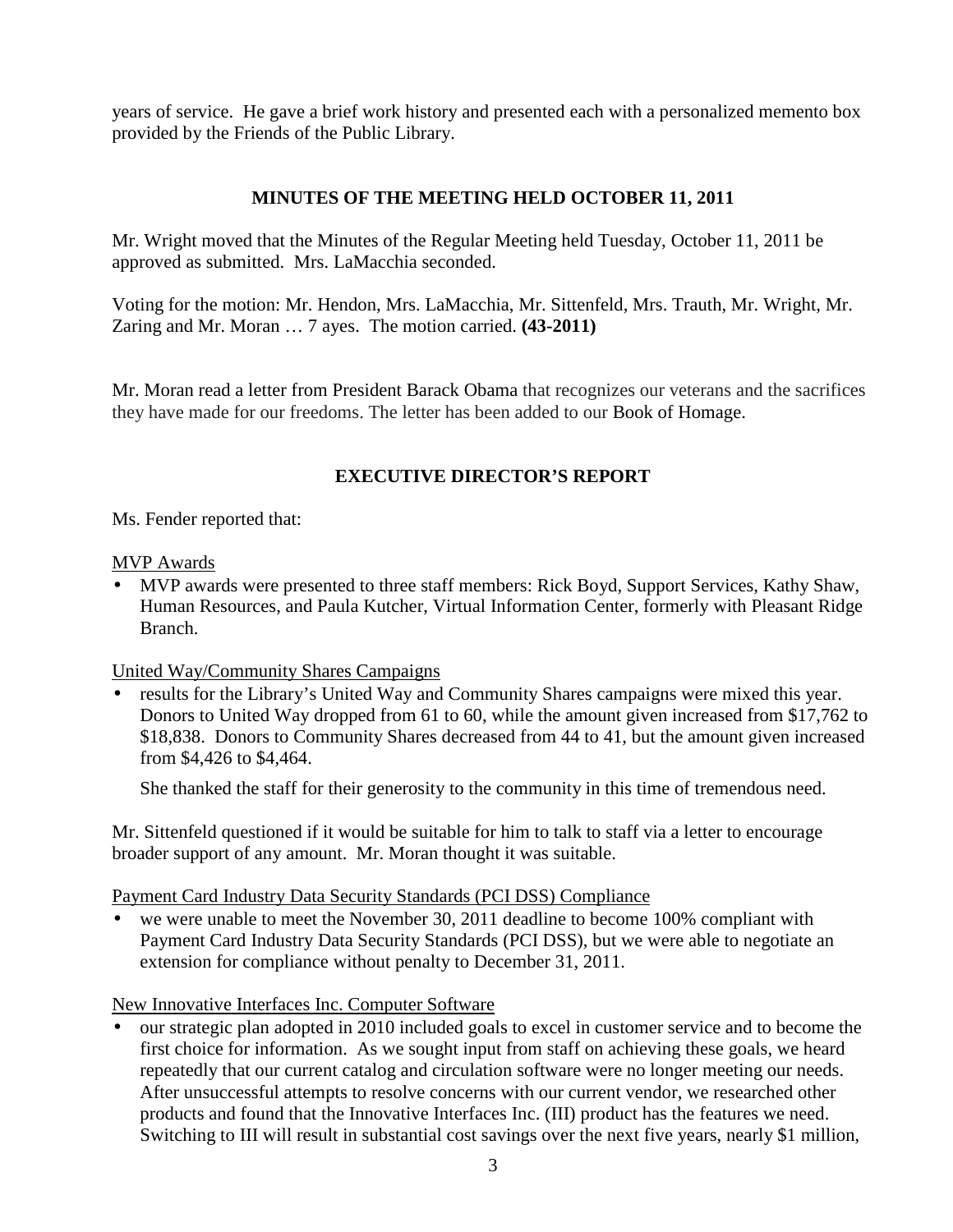as a result of its open source database platform and built-in self-service modules. Implementation also will allow our Library to participate in SearchOhio, a resource sharing network of academic and public libraries in Ohio. As a result, our cardholders will be able to easily request items from other SearchOhio member libraries and we will share our collection with cardholders of the other member libraries. Implementation is scheduled for completion in August 2012.

## Star Library

• our Library was again rated a Star Library by *Library Journal.* On the sole basis of four per capita measures: circulation, visits, program attendance and Internet use, our Library received a four star rating and an overall ranking of  $10<sup>th</sup>$  for libraries with an annual operating budget of \$30 million or more. Of the 7,513 public libraries ranked nationwide, only 262 received star designation. With one exception, every metropolitan library in Ohio received a star rating.

### 2011 Ohio Historical Records Advisory Board Archives Award

• our Library has been selected for a 2011 Ohio Historical Records Advisory Board Archives Award given to recognize institutions for significant accomplishments in preserving and improving access to historical records in any format. The Library was recognized for its investment in a digital services department that has made thousands of rare historical materials available through its Virtual Library.

# Executive Director Speaker at LJ Director's Summit

• the Library Journal Director's Summit was held December 5 and 6 in Columbus, Ohio. Her talk "Connecting Library Strategy with Community Impact", co-presented with Sandy Swanson from OrangeBoy, discussed the Library's new strategic plan and the data gathering methodologies used in its development. About 60 of the conference attendees attended the sessions.

The report was received and filed.

# **LIBRARY SERVICES AND ADMINISTRATION COMMITTEE REPORTS**

# **LIBRARY SERVICES**

Mr. Hendon introduced Holly Varley, Collection Development Manager.

### Collection Development

Holly Varley told the Board that Library collections have seen dramatic changes in recent years, making the Collection Development department's work both exciting and challenging. Digital audio books, books, and music have been a major collection focus this year. With eReaders and tablet computers being high on many holiday wish lists, the post-holiday demand for digital content is expected to be bigger than ever in 2012. On the horizon are additional digital services, including a new music product that allows customers to stream or download their favorite music and a new ebook database that provides over 20,000 titles that are "always available". Strong demand continues for print books, with services such as Hot Authors, On the Same Page, and Featured Book of the Month in place to encourage reading. Audiovisual materials in physical formats are still very popular, with the circulation of movies and music increasing. Shifts in usage are taking place, however, requiring a close monitoring of usage data to ensure maximum use of limited collection dollars. Products such as CollectionHO (a data driven collection maintenance software solution),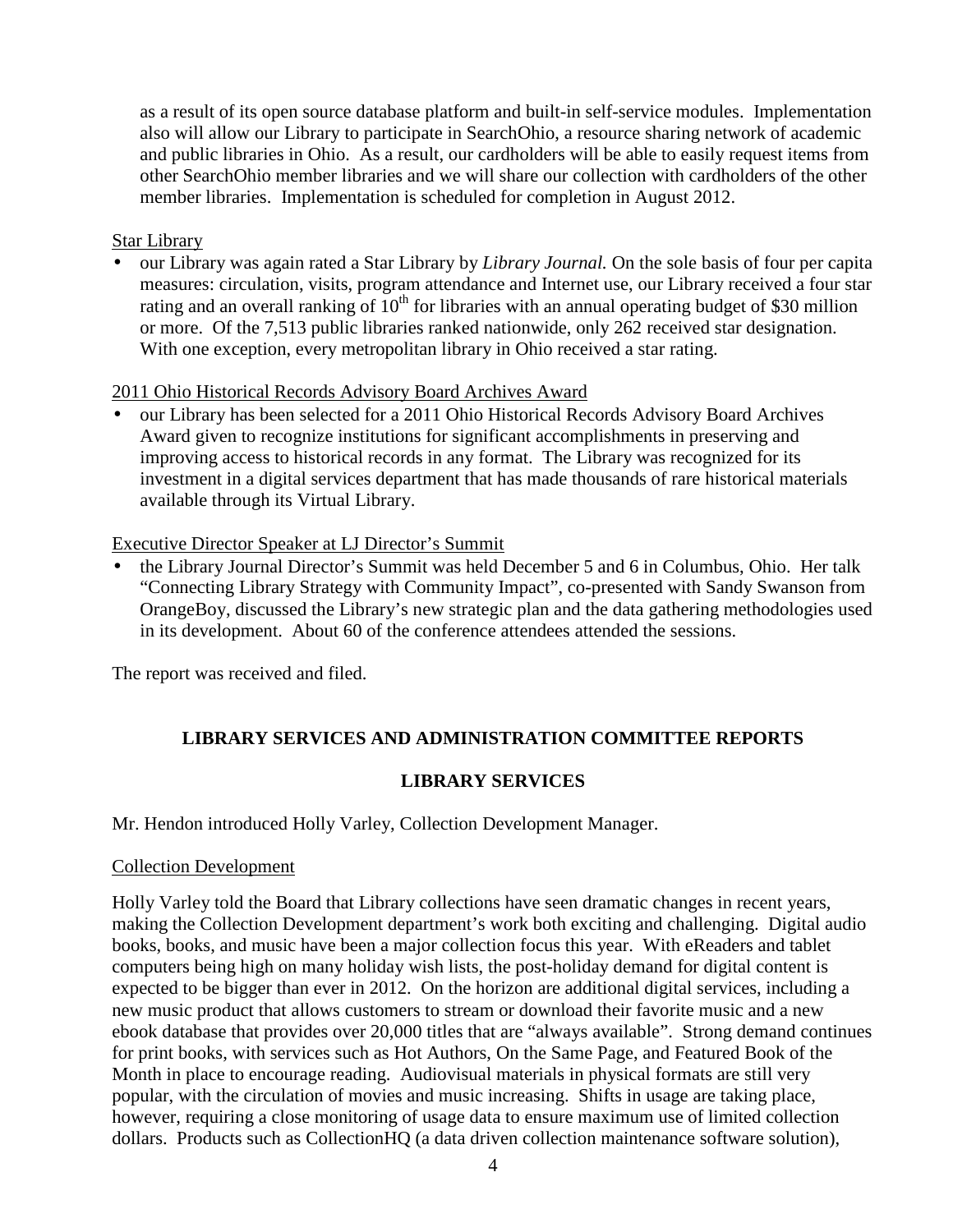holds ratio reports, circulation reports, and general feedback and input from customers and staff all help ensure the collection is relevant and continues to meet the customer's ever-changing demands.

Mr. Edwards reported that:

# Ebook Contract with Overdrive

• the Library will discontinue its membership in the Ohio eBook Project (OEP) effective January 1 and establish its own individual contract with Overdrive, the vendor used by OEP. A recent OEP change would have required the Library to increase its material purchases to the consortium from \$10,000 to over \$150,000 annually. While those titles would be available to Library cardholders, they would also be available to customers of the other member libraries. By providing ebook service directly to our customers through OverDrive, the vendor used by OEP, all Librarypurchased copies will be available to Library customers only, resulting in less wait time and overall better service. The change also allows for a less frustrating download experience for Library users through a website designed especially for the Library and provides greater flexibility in determining parameters of usage, such as loan periods, which are currently 14 days with OEP but will be expanded to 21 days through the Library's site.

# Access to eBooks Via QR Code

later this month, a promotional campaign will be launched to provide access to 15,000 ebook titles in the public domain. Utilizing a smart phone or other ebook reader device, customers will simply scan a QR (Quick Read/Response) Code located on the promotional material (sign, web page, etc.), which will take them to the Library's OverDrive site. From there, a simple download will provide unlimited access to classic titles with no loan period. The Library will use this opportunity to entice non-cardholders to apply for a Library card in order to gain access to the Library's entire ebook collection.

# Security Services Changes

- until recently, Library security staff was on-site 24/7 at the Main Library but a recent assessment determined that the security-related duties performed overnight could easily be handled by contract security officers. As a result, on November 13, two contract security officers began staffing the Security Office from  $11:00 \text{ pm} - 7:00$  am every evening and  $7:00 \text{ am} - 11:00 \text{ am}$ every Sunday morning, performing routine security checks at the Main Library and monitoring security systems for the Main Library and branches. Three Library Security staff were reassigned to other positions throughout the Library as a result of this change.
- recent rebidding of the contract security service at 12 branch locations (382 total hours each week) resulted in an overall reduction of cost. Enough savings were generated to allow for the addition of 45 hours each week, increasing security services at three of the current branches and adding security at a branch that previously had none. Even with the additional hours, \$52,000 annually will be saved. Combined with Main Library Security Room savings (\$48,000), a total of \$100,000 will be saved annually.

# Automated Materials Handling

• the Library installed automated material handling equipment on December 5 to facilitate automated sorting of over 14,000 items each day. While some software-related work is still underway, the sorting function of the equipment is operational. He invited the Board to attend a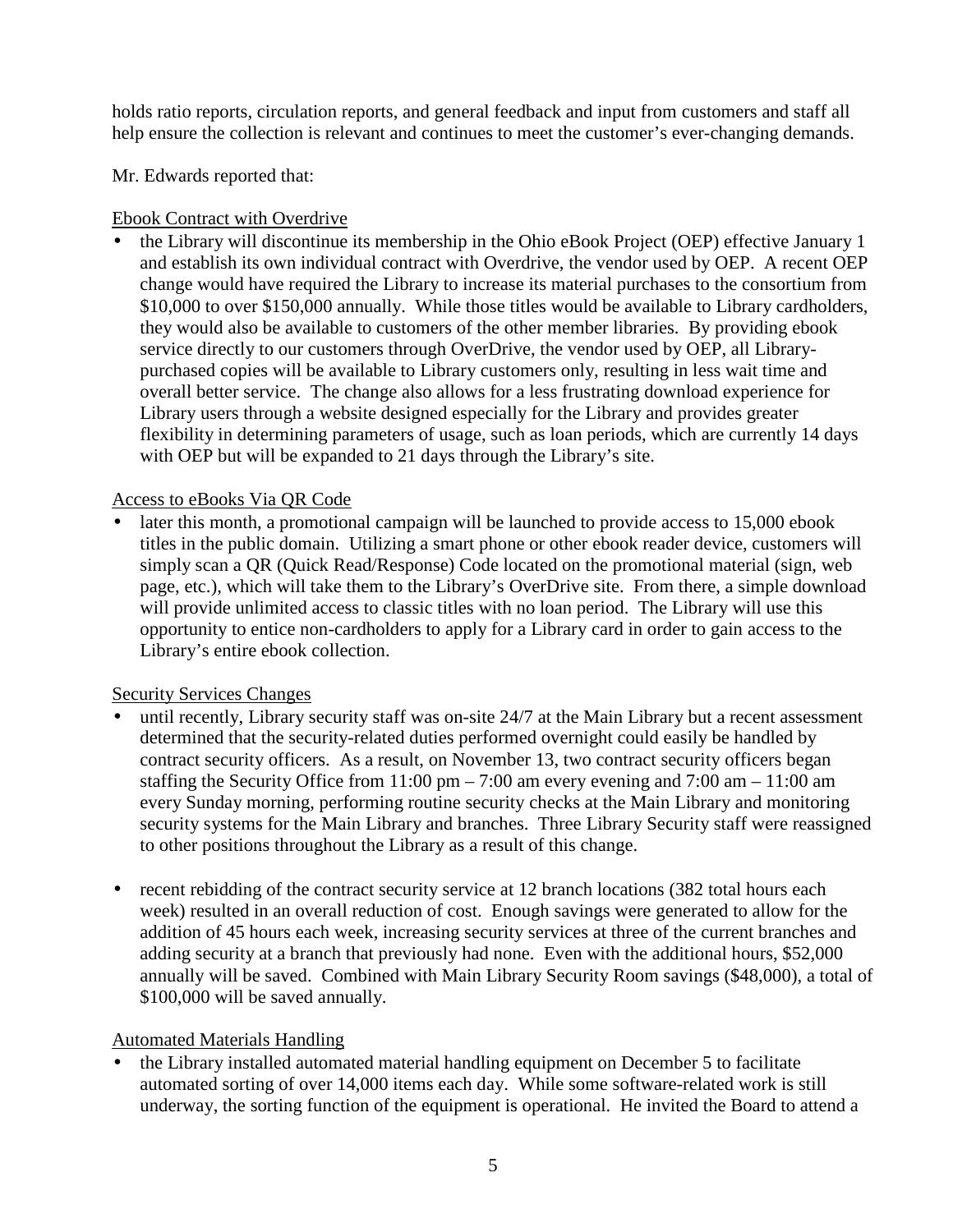ribbon cutting ceremony after the Meeting. An operational savings of approximately \$165,000 per year will be generated upon full implementation – an 18 month return on investment.

Books by the Banks

the 5<sup>th</sup> annual Books by the Banks: Cincinnati USA Book Festival took place October 22 at the Duke Energy Center. The day-long festival featured over 100 national, regional and local authors, book signings, author panels and activities. Attendance was 4,184 (+15%) and book sales benefitting Books by the Banks totaled \$51,000 (+10%). A number of organizations and foundations support the festival, including The Friends of the Public Library and The Library Foundation. The Library is a primary organizer.

# Connect Ohio Computer Training

• Connect Ohio is a federally funded project providing free basic computer and Internet training to adults across the state. The Main Library and Bond Hill branch will begin providing six-hour training sessions twice a month in early 2012, joining over 200 locations throughout the state that offer the training. The curriculum includes very basic topics such as: What is a computer? What is the Internet? What is the Internet used for? Connect Ohio will reimburse the Library for each instructor hour at a rate up to \$31.50 and can provide up to \$400 for each computer device purchased for the training.

# Library Usage

• Overall circulation in November was up 4.9% with a year-to-date increase of 8.1%. Main Library circulation was up 12.7%, branches 1%. The top circulating items and statistical reports were submitted.

# **ADMINISTRATION**

# Personnel Changes

Mr. Hendon recommended that the Board approve the following personnel changes effective through November 26, 2011.

| <b>ACTION</b> | <b>AGENCY</b>              | <b>POSITION TITLE</b>          | <b>FTE</b> | <b>EMPLOYEE NAME</b> | <b>EFFECTIVE</b><br><b>DATE</b> |
|---------------|----------------------------|--------------------------------|------------|----------------------|---------------------------------|
| Retirement    | Green Township             | LSA II                         | 1.00       | Biehl, Dianne E.     | 11/21/11                        |
| Retirement    | Covedale                   | LSA I                          | 1.00       | Doeum, Sang          | 10/28/11                        |
| Promotion     | Processing                 | <b>Processing Assistant II</b> | 1.00       | Dovel, Nathan B.     | 10/30/11                        |
| Promotion     | Children's Learning Center | Subject Dept Manager           | 1.00       | Franek. Melissa F.   | 10/30/11                        |
| Promotion     | Green Township             | Children's Librarian III       | 1.00       | Healy, Pamela A.     | 10/02/11                        |
| Promotion     | <b>Library Services</b>    | Lib Srvs Manager-<br>East      | 1.00       | Holt, Christopher C. | 10/02/11                        |
| Promotion     | Information & Reference    | LSA II                         | 0.60       | Hoying, Katherine A. | 10/30/11                        |
| Promotion     | Covedale                   | LSA II                         | 0.50       | Kallmeyer, Karen S.  | 10/16/11                        |
| Promotion     | Virtual Information Center | LSA II                         | 1.00       | Kutcher, Paula B.    | 10/16/11                        |
| Promotion     | Sharonville                | Branch Manager III             | 1.00       | Luebering, Joan C.   | 10/16/11                        |
| Promotion     | <b>Facilities Services</b> | <b>HVAC Mechanic</b>           | 1.00       | McCoy, Joshua A.     | 11/13/11                        |
| Promotion     | Madeira                    | Reference Librarian I          | 1.00       | Pennington, Eric W.  | 11/13/11                        |
| Promotion     | Virtual Information Center | LSA II                         | 0.60       | Rusche, Jennifer W.  | 11/13/11                        |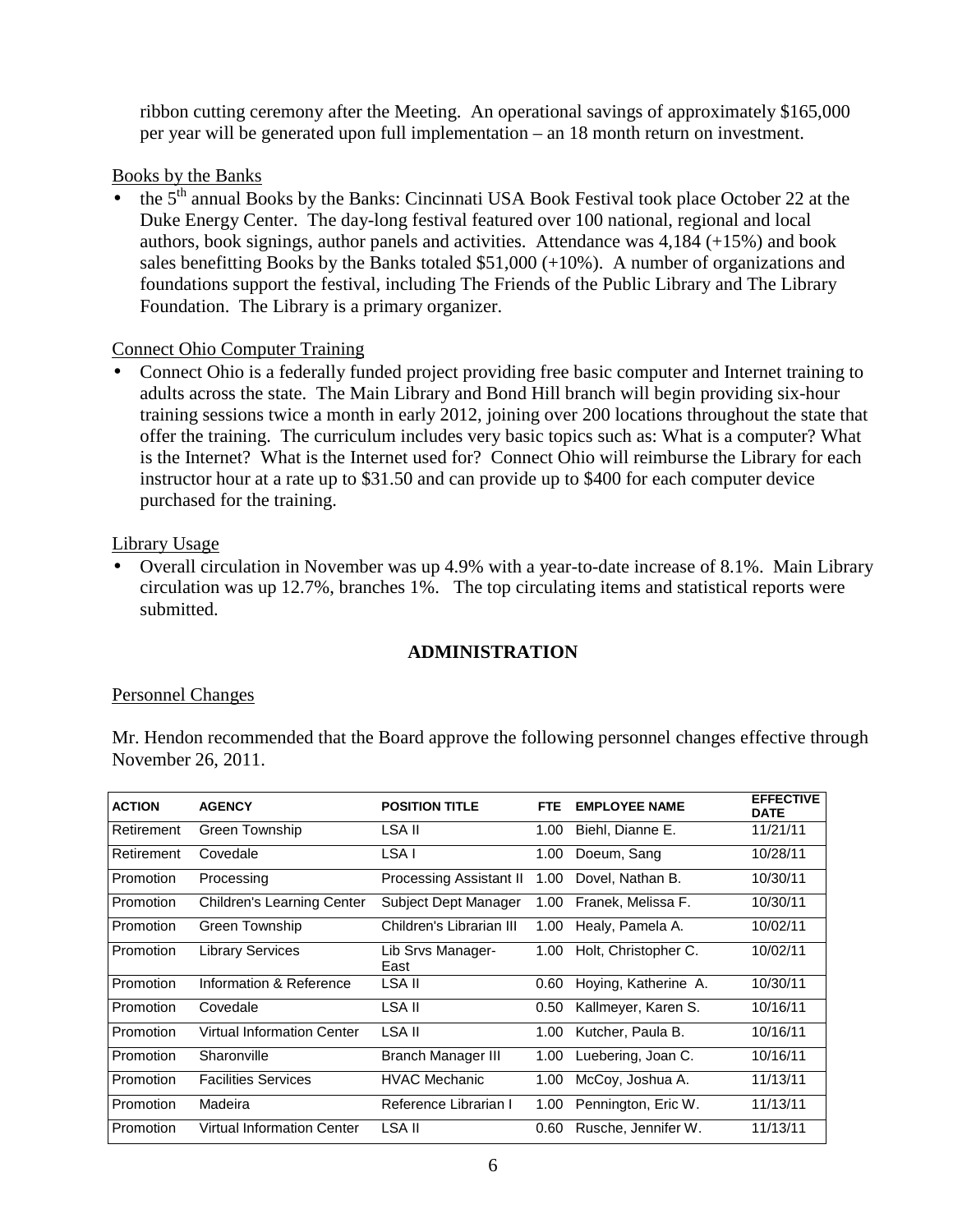| <b>ACTION</b>          | <b>AGENCY</b>                           | <b>POSITION TITLE</b>         | FTE.              | <b>EMPLOYEE NAME</b>      | <b>EFFECTIVE</b><br><b>DATE</b> |
|------------------------|-----------------------------------------|-------------------------------|-------------------|---------------------------|---------------------------------|
| Promotion              | <b>Library Services</b>                 | Lib Srvs Manager-<br>West     | 1.00              | Sample, Holbrook H.       | 10/02/11                        |
| Promotion              | <b>Circulation Services</b>             | LSA <sub>I</sub>              | 0.50              | Schlembach, Chelsey M.    | 10/16/11                        |
| Promotion              | Green Township                          | LSA I                         | 0.50              | Schroeder, Claire M.      | 10/16/11                        |
| Promotion              | <b>Fiscal Office</b>                    | Admin. Accounting<br>Clerk    | 0.50              | Shannon III., Lester B.   | 10/16/11                        |
| Promotion              | Information & Reference                 | LSA II                        | 0.50              | Temple, Alex R.           | 10/30/11                        |
| Promotion              | Shipping & Receiving                    | Truck Driver, Light           | 1.00              | Todd, Matthew A.          | 11/13/11                        |
| Promotion              | Avondale                                | Branch Manager I              | 1.00              | Toebbe, Katharine M.      | 11/13/11                        |
| Promotion              | <b>Collection Development</b>           | Collection<br>Development Mgr | 1.00              | Varley, Holly J.          | 10/30/11                        |
| Promotion              | <b>TechCenter</b>                       | LSA II                        |                   | 0.50 Walters, Chelsey N.  | 10/30/11                        |
| Promotion              | Information & Reference                 | LSA II                        | 0.60              | Wilson, Zachary V.        | 10/30/11                        |
|                        | Appointment Computer Services           | Pc Support Specialist         | $\overline{1.00}$ | Baccus, Shawn D.          | 10/16/11                        |
| Appointment Avondale   |                                         | Homework Aide                 | 0.30              | Bailey, Dominique         | 10/16/11                        |
|                        | Appointment Popular Library             | Shelver                       | 0.50              | Bays, Samantha A.         | 10/30/11                        |
|                        | Appointment Children's Learning Center  | $LSA$ II                      | 0.50              | Behymer, Lesleigh R.      | 10/30/11                        |
|                        | Appointment Symmes Township             | <b>Student Shelver</b>        | 0.30              | Brokamp, Tyler J.         | 10/02/11                        |
| Appointment Avondale   |                                         | LSA <sub>I</sub>              | 0.50              | Burgin, Kaya N.           | 10/16/11                        |
|                        | <b>Appointment Circulation Services</b> | LSA I                         | 0.50              | Burks, Brennan C.         | 10/16/11                        |
|                        | Appointment Monfort Heights             | LSA I                         | 0.50              | Ceddia, Pamela S.         | 10/16/11                        |
| Appointment TeenSpot   |                                         | <b>Student Shelver</b>        | 0.25              | Cox, Courtney M.          | 11/13/11                        |
|                        | Appointment Information & Reference     | <b>Student Shelver</b>        | 0.30              | Davila-Perez, Angel H.    | 11/13/11                        |
| Appointment Anderson   |                                         | LSA <sub>I</sub>              | 0.50              | Davis, Jenna T.           | 11/13/11                        |
|                        | Appointment Green Township              | Student Shelver               | 0.30              | Doll, Lindsay M.          | 11/13/11                        |
| Appointment Blue Ash   |                                         | <b>Student Shelver</b>        | 0.25              | Eck, Colleen              | 10/02/11                        |
|                        | Appointment Popular Library             | Shelver                       | 0.50              | Freeman, Elodie M.        | 10/30/11                        |
| Appointment Reading    |                                         | Homework Aide                 | 0.30              | Gerwe, Ruth A.            | 11/13/11                        |
|                        | Appointment Symmes Township             | <b>Student Shelver</b>        | 0.30              | Geverdt, Abigail J.       | 11/13/11                        |
|                        | Appointment Symmes Township             | <b>Student Shelver</b>        | 0.30              | Green, Sydney L.          | 11/13/11                        |
|                        | Appointment Information & Reference     | Shelver                       |                   | 0.50 Hastings, Deborah B. | 10/30/11                        |
|                        | Appointment Green Township              | LSA I                         | 0.50              | Kotte, Craig T.           | 10/16/11                        |
|                        | Appointment Miami Township              | LSA I                         | 0.50              | Lacher, Amanda            | 10/16/11                        |
|                        | Appointment Information & Reference     | Shelver                       | 0.50              | McCarthy, John C.         | 10/30/11                        |
| Appointment Mariemont  |                                         | LSA I                         | 0.50              | McDowell, Jamilah I.      | 10/16/11                        |
| Appointment Avondale   |                                         | Children's Librarian I        | 1.00              | Malone, Caitlin E.        | 10/30/11                        |
|                        | Appointment Outreach Services           | Shelver                       | 0.70              | Martin, Susie D.          | 10/30/11                        |
| Appointment Hyde Park  |                                         | <b>Student Shelver</b>        | 0.25              | Mendlein, Anna E.         | 10/02/11                        |
|                        | Appointment Outreach Services           | Shelver                       | 0.60              | Methe, Patricia K.        | 10/30/11                        |
| Appointment West End   |                                         | Homework Aide                 | 0.30              | Miles, Dawayne A.         | 10/02/11                        |
| Appointment Blue Ash   |                                         | <b>Student Shelver</b>        | 0.25              | O'Keefe, Meghan C.        | 11/13/11                        |
|                        | <b>Appointment Circulation Services</b> | $\overline{\text{LS}}$ A I    | 0.50              | Paden, Karen              | 10/30/11                        |
| Appointment Price Hill |                                         | Homework Aide                 | 0.30              | Parker, Deborah A.        | 10/16/11                        |
| Appointment Hyde Park  |                                         | Student Shelver               | 0.25              | Pompelia, Anna M.         | 10/02/11                        |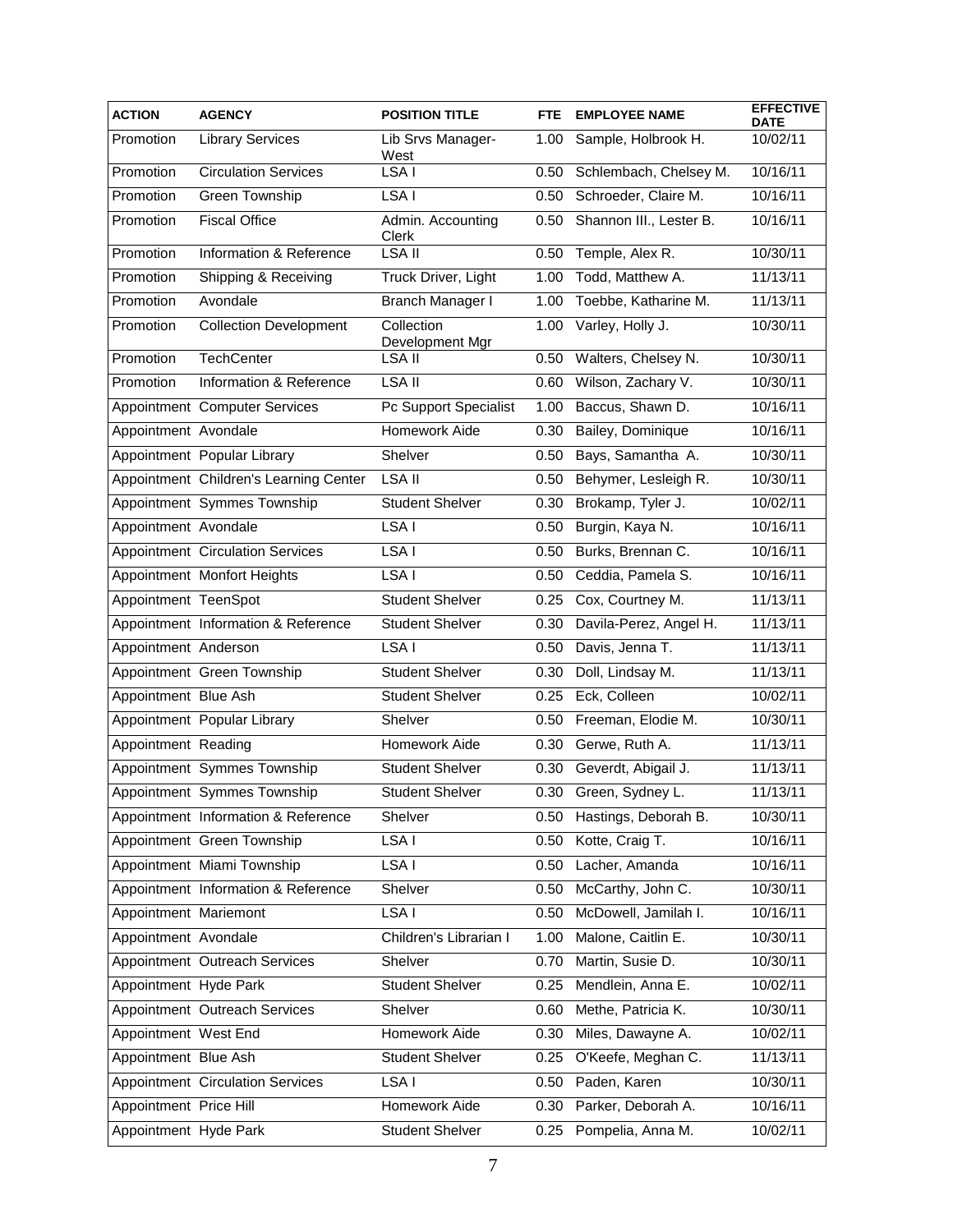| <b>ACTION</b>            | <b>AGENCY</b>                    | <b>POSITION TITLE</b>       | FTE. | <b>EMPLOYEE NAME</b>     | <b>EFFECTIVE</b><br><b>DATE</b> |
|--------------------------|----------------------------------|-----------------------------|------|--------------------------|---------------------------------|
|                          | Appointment Green Township       | <b>Student Shelver</b>      | 0.30 | Rowe, Ayana M.           | 11/13/11                        |
| Appointment Blue Ash     |                                  | <b>Student Shelver</b>      | 0.25 | Schildmeyer, Lindsay M.  | 11/13/11                        |
| Appointment Avondale     |                                  | LSA I                       | 0.50 | Stanton, Jeanne E.       | 10/30/11                        |
|                          | Appointment North Central        | LSA I                       | 0.50 | Sutton, Julia B.         | 11/13/11                        |
|                          | Appointment Symmes Township      | <b>Student Shelver</b>      | 0.30 | Ungerleider, Adriana E.  | 10/02/11                        |
| Appointment Walnut Hills |                                  | LSA I                       | 0.50 | Veach, Carol A.          | 10/02/11                        |
|                          | Appointment North Central        | LSA I                       | 0.60 | Wagers, Miles            | 10/30/11                        |
| Appointment Oakley       |                                  | <b>Student Shelver</b>      | 0.30 | Yanes, Katherine J.      | 10/02/11                        |
|                          | Appointment Circulation Services | LSA I                       | 0.50 | Yosef, Adam D.           | 10/02/11                        |
| Change                   | Acquisitions                     | <b>Acquisitions Asst I</b>  | 1.00 | Dunham, Mark J.          | 11/13/11                        |
| Change                   | <b>Materials Retrieval</b>       | Page                        | 0.50 | Goland, Katherine A.     | 10/30/11                        |
| Change                   | Covedale                         | LSA I                       | 1.00 | Goyert, Terri K.         | 10/30/11                        |
| Change                   | <b>Hyde Park</b>                 | LSA I                       | 0.50 | Graham, Cindy L.         | 11/13/11                        |
| Change                   | <b>Outreach Services</b>         | LSA II                      | 1.00 | Gullett, Michael F.      | 11/13/11                        |
| Change                   | North Central                    | <b>Branch Manager III</b>   | 1.00 | Hamrick, Lisa            | 10/16/11                        |
| Change                   | Processing                       | Processing Assistant I      | 1.00 | Johnson, Bradley AR      | 10/30/11                        |
| Change                   | Clifton                          | LSA <sub>I</sub>            | 0.50 | Kennedy, Laura M.        | 10/30/11                        |
| Change                   | <b>Materials Retrieval</b>       | Page                        | 0.50 | Kleinfelter, Christen A. | 10/30/11                        |
| Change                   | Loveland                         | <b>Branch Manager II</b>    | 1.00 | Kramer, Sally J.         | 10/16/11                        |
| Change                   | Symmes Township                  | LSA I                       | 0.50 | Miller, Emily C.         | 11/13/11                        |
| Change                   | Anderson                         | <b>Student Shelver</b>      | 0.30 | Moher, Sally J.          | 10/16/11                        |
| Change                   | <b>Materials Retrieval</b>       | Page                        | 1.00 | Moore, Justin P.         | 11/13/11                        |
| Change                   | North Central                    | LSA <sub>I</sub>            | 1.00 | Reeves, Belinda L.       | 11/13/11                        |
| Change                   | <b>Conservation Services</b>     | <b>Conservation Asst II</b> | 1.00 | Sorcher, Veronica A.     | 10/16/11                        |
| Change                   | <b>Pleasant Ridge</b>            | LSA <sub>I</sub>            | 0.50 | Ulrich, Amanda R.        | 11/13/11                        |
| Change                   | <b>Conservation Services</b>     | <b>Conservation Asst I</b>  | 1.00 | Voynovich, Christopher G | 10/16/11                        |
| Change                   | Shipping & Receiving             | Sorter                      | 1.00 | Williams Jr., Leroy      | 11/13/11                        |
| Departure                | <b>Walnut Hills</b>              | LSA I                       | 0.50 | Adolphson, Alan          | 10/10/11                        |
| Departure                | Avondale                         | Children's Librarian I      |      | 1.00 Almer, Chelsea L.   | 10/12/11                        |
| Departure                | <b>Hyde Park</b>                 | <b>Student Shelver</b>      | 0.25 | Barrier, Katherine M.    | 10/17/11                        |
| Departure                | Greenhills                       | LSA I                       | 0.60 | Gambini, Allison N.      | 11/05/11                        |
| Departure                | Materials Retrieval              | Page                        | 1.00 | Gerke, Michael L.        | 10/17/11                        |
| Departure                | Mt. Washington                   | LSA I                       | 0.50 | Linck, Jasmine E.        | 11/12/11                        |
| Departure                | Popular Library                  | Reference Librarian I       | 1.00 | O'Connor, Martin J.      | 10/05/11                        |
| Departure                | Green Township                   | <b>Student Shelver</b>      | 0.30 | Penn, Amy C.             | 10/14/11                        |
| Departure                | Groesbeck                        | <b>Student Shelver</b>      | 0.30 | Yoder, Laura R.          | 10/21/11                        |

# 2013 Group Health Care Benefits

Mary Bennett-Brown reported that the Library's insurance broker, Strategic Employee Benefits, has said that our annual premiums are below actual claims costs and changes are likely for 2013 if this trend continues. Since no further plan changes are possible and absorbing significant premium increases is not an option, the most viable option is to offer only one Group Health Care Plan---the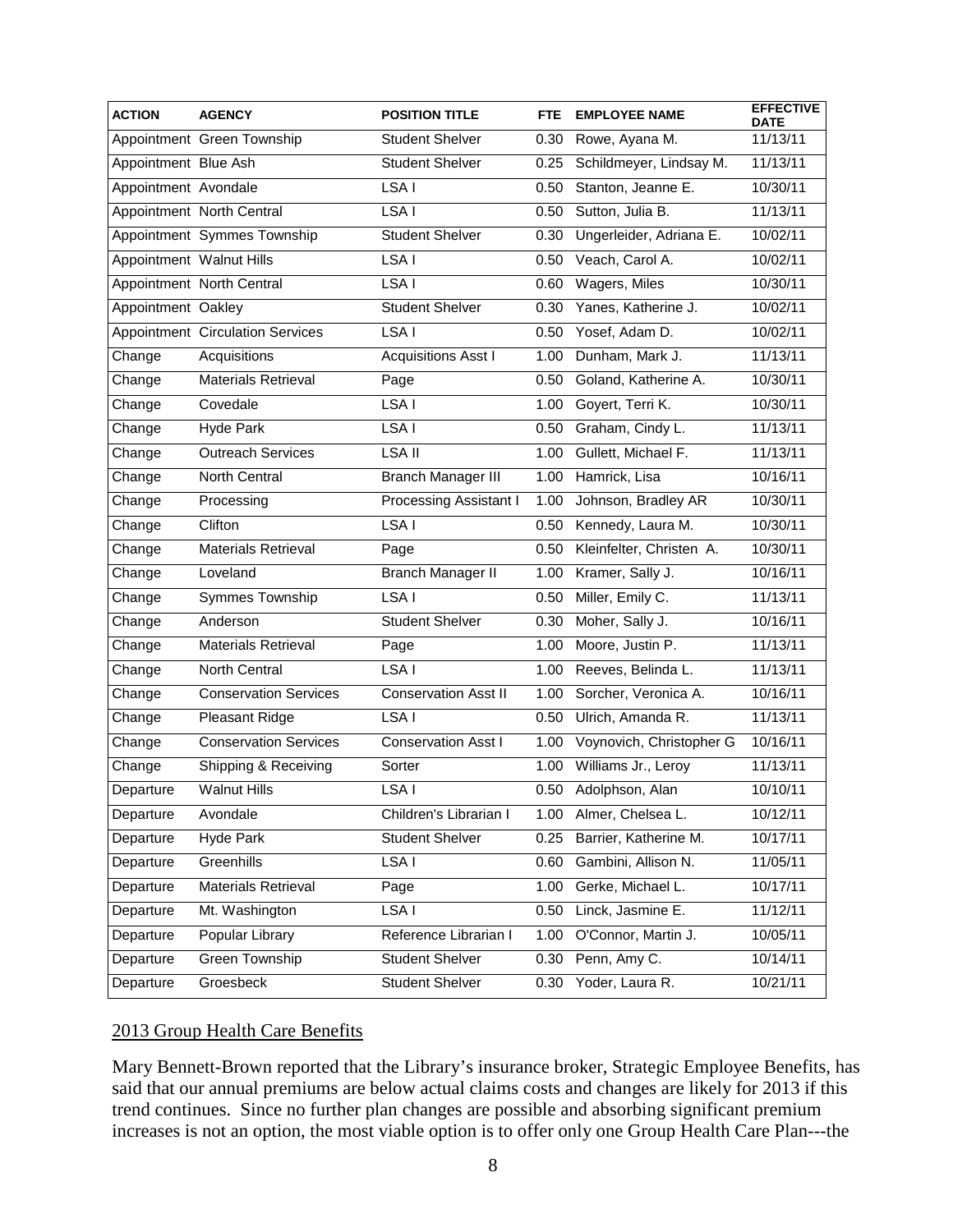High Deductible/ Health Savings Account Plan. Since the renewals for 2013 will be reviewed in May 2012, we need to begin education meetings in early 2012 so that staff can prepare for this change. In addition, with the changing environment due to federal health care reform, we must be ready to comply with provisions that take effect in 2014. The currently projected premium increase is 25-33%.

# Tomorrow's Manager Program

Mr. Hendon reported that the first Library staff members to complete the Tomorrow's Managers program (Arpi Anderson, Keith Armour, Sandy Bolek, Rick Boyd, Michael Christian Budd, Denis Daly, Natalie Fields, Maggi Jackson, Veronica Sorcher and Kate Toebbe) were honored on October 21. Tomorrow's Managers is a development program geared to individuals with potential and interest in management. Of the ten participants, six have been promoted to management positions.

Mr. Hendon moved that the Board approve the Library Services and Administration Committee report as submitted, including personnel changes. Mr. Wright seconded.

Voting for the motion: Mr. Hendon, Mrs. LaMacchia, Mr. Sittenfeld, Mrs. Trauth, Mr. Wright, Mr. Zaring and Mr. Moran … 7 ayes. The motion carried. **(44-2011)** 

# **FISCAL OFFICER'S REPORT**

Ms. Schoettker reported that:

Financial Software – Sungard Public Sector OneSolution

• the Library's current financial, payroll and human resources software system was implemented in 1999 with a primary goal of Y2K compliance. Essentially business and manufacturing software, it was manipulated to address, to the extent possible, our basic governmental accounting needs. It is now 13 years old and has never been updated. That will change in 2012 when the Fiscal Office and HR move to new SunGard Public Sector software. OneSolution, a comprehensive software solution designed specifically for governments, will provide vast improvements in functionality and efficiency and will allow the implementation of employee self-service. We intend to implement a web-based system that will be run and maintained by SunGard. Over the 5-year term of agreement, the cost will be less than current in-house and vendor support costs.

Monthly Financial Report

• financial reports were submitted for the periods ending October 31 and November 30, 2011.

### Investment Report

• the investment report was submitted for the months ending October 31 and November 30, 2011.

Mr. Hendon moved that the Board approve the Fiscal Officer's Report including the financial and investment report as submitted. Mrs. LaMacchia seconded.

Voting for the motion: Mr. Hendon, Mrs. LaMacchia, Mr. Sittenfeld, Mrs. Trauth, Mr. Wright, Mr. Zaring and Mr. Moran (except pass on investment report) … 7 ayes. The motion carried. **(45-2011)**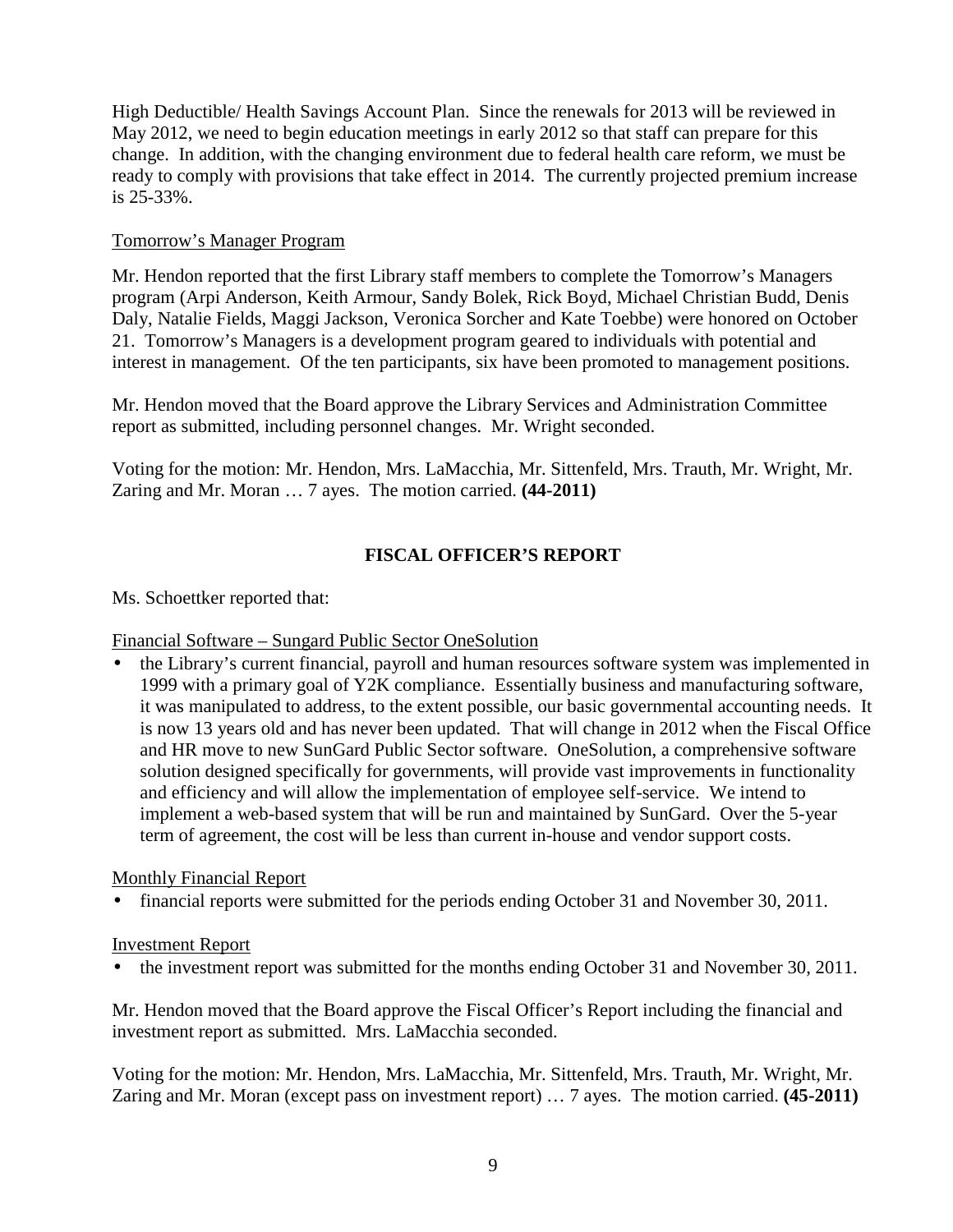### **FINANCE AND AUDIT COMMITTEE REPORTS**

Mr. Zaring recommended that:

#### 2011 Annual Appropriations

• to close out the 2011 General Fund, the Fiscal Officer be authorized to revise appropriations as needed from now until the end of the month.

### 2011 Unencumbered Balance

• all unencumbered funds be carried forward in the General Fund, to be available as operating revenue in 2012, in accordance with Ohio Revised Code Section 3375.40(L).

The year started with a prior-year General Fund balance of \$5.2 million and the 2011 budget was developed with the intent to grow that balance to \$9.2 million to carry forward to 2012. That full amount may not be possible, but the Fiscal Officer is confident in retaining about \$8.9 million.

#### 2012 Temporary Appropriation Resolution

• the following Temporary Appropriation Resolution be adopted.

#### **Temporary Appropriation Resolution**

WHEREAS, on this 13<sup>th</sup> day of December, 2011 the Board of Trustees of the Public Library of Cincinnati and Hamilton County deems it necessary to provide for the operating expenditures due on and after the  $1<sup>st</sup>$  day of January 2012, and

WHEREAS, the Annual Appropriation Resolution for the fiscal year beginning January 1, 2012 will not be acted upon until the first quarter of fiscal year 2012,

NOW, THEREFORE, BE IT RESOLVED by the Board of Trustees of the Public Library of Cincinnati and Hamilton County that the following sums be set aside and appropriated as follows for the first quarter of fiscal year 2012:

#### GENERAL FUND

| Salaries and Benefits                    | \$6,720,000  |
|------------------------------------------|--------------|
| <b>Retirement Benefits</b>               | 940,000      |
| <b>Insurance Benefits</b>                | 1,200,000    |
| <b>Supplies</b>                          | 290,000      |
| <b>Purchased and Contracted Services</b> | 1,860,000    |
| Library Materials and Information        | 2.025,000    |
| Capital Outlay                           | 160,000      |
| Other Objects                            | 80,000       |
| Total                                    | \$13,275,000 |

Mr. Zaring moved that these recommendations be approved as submitted. Mr. Hendon seconded.

Voting for the motion: Mr. Hendon, Mrs. LaMacchia, Mr. Sittenfeld, Mrs. Trauth, Mr. Wright, Mr. Zaring and Mr. Moran … 7 ayes. The motion carried. **(46-2011)**

### **FACILITIES COMMITTEE REPORT**

Mr. Hendon reported that the Facilities Committee met on November 11. William Moran, Robert Hendon, Kim Fender and Jason Buydos were in attendance.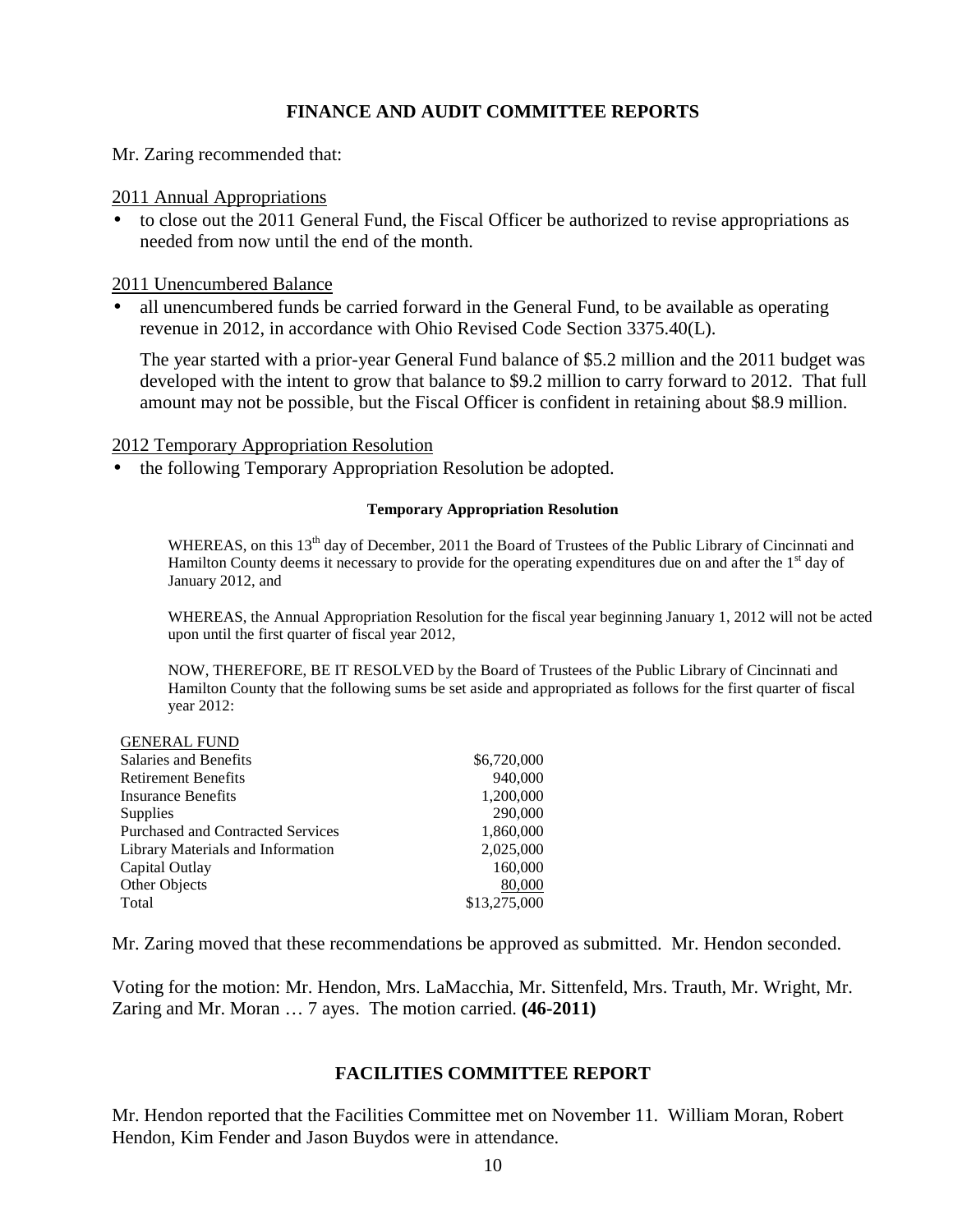# Acquisition of Art Objects Policy

Mr. Hendon presented the Committee recommendation that the Board make no changes to the Library's Acquisitions of Art Objects policy and accept the gift of artwork "Spirits Rejoice, Too" with no donor restrictions.

Mr. Hendon reported that the Committee was informed that:

### Westwood Annex

• Madcap Production has received a grant to purchase the Westwood Annex. A formal offer has not been received.

### Greenhills Branch

• as previously reported, the Greenhills Branch has experienced water leaks through the second floor although an air quality test has determined the air quality to be normal. The Library Administration was requested to send a letter to the landlord, Greenhills Mayor and Village Council documenting the situation and alerting them to the possible closure of the branch if needed repairs are not made in a timely manner.

Mr. Hendon moved that the Board approve the Facilities Committee Report as submitted, including the recommendations regarding the Art Objects policy. Mrs. LaMacchia seconded.

Voting for the motion: Mr. Hendon – aye, Mrs. LaMacchia – aye, Mr. Sittenfeld – abstain, Mrs. Trauth – aye, Mr. Wright – aye, Mr. Zaring – aye and Mr. Moran – aye  $\dots$  6 ayes. The motion carried. **(47-2011)**

Mr. Hendon recommended that the Board:

# Pleasant Ridge Branch ADA Project

- 1. confirm approval of the following change orders:
	- o (\$1,764.00) Jim Hauer Masonry, to deduct remainder of allowance.
	- o \$3,650.30 Wernke Steel, for steel pan stair, correction of the design errors on elevator pit ladder, elevator sump cover and stair landing and return air lentil.
	- o \$1,435.00 Custom Glass and Glazing, for glass fall protection on stair window wells.
	- o \$547.00 Kerkan Roofing Inc., for correction of parapet wall design.
	- o \$3,805.69 Vertical Systems Elevator, for changing motor and drive train for upgraded building power and re-inspection cost due to items missing on the drawings.
	- o \$4,615.00 RineAir Heating and Air Conditioning, for structural blocking required to support roof due to AHU loads, removal of radiant heaters and inclusion of fire rated diffusers per the building requirements missed on the initial design.
	- o \$9,240.88 Luce Electric for electric upgrades including Duke Energy costs, generator time, canopy light addition due to design error and inspector requirements due to design errors or omissions.
	- o \$23,506.78 Luce Electric, to replace light fixtures in the main reading room.

These fixtures would need to be replaced in 1-2 years so it is appropriate to do so now with the ADA improvements. The Pleasant Ridge Community Council Library Committee is helping to fund this additional cost.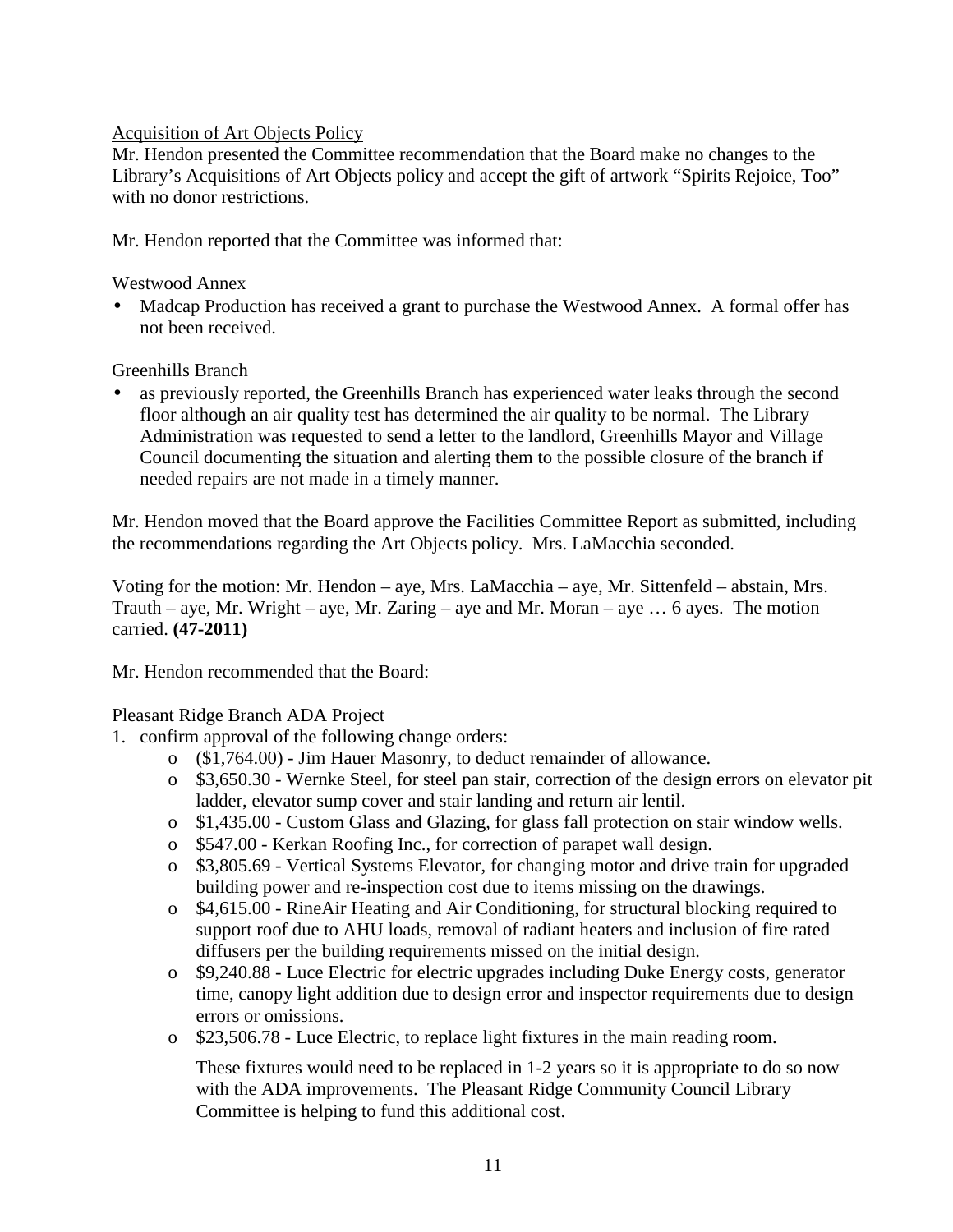2. authorize closure of the Library for two days before the completion of the project to paint the existing branch interior.

Donations totaling \$7,784 have been received toward the additional painting costs.

### Request for Qualifications

• authorize publication of the following notice, to be in compliance with the provisions of House Bill 153 regarding the use of professional design services; architects, engineers or surveyors:

### Architect, Engineer or Surveyor Services

The Board of Trustees of the Public Library of Cincinnati and Hamilton County may employ an architect, engineer or surveyor in 2012.

Architects, engineers or surveyors interested in being considered should reply with a statement of qualifications no later than Friday, January 13, 2012. Statements of qualification should include information regarding the firm's history; education and experience of owners and key personnel; the technical expertise of the firm's staff for the services provided; previous library projects completed by the firm; the firm's experience and capabilities in cost estimating and construction administration and coordination; and client and contractor references. Proposals should be transmitted to Kimber L. Fender, Executive Director, Third Floor Administrative Offices, Public Library of Cincinnati and Hamilton County, 800 Vine Street, Cincinnati, Ohio 45202.

Mr. Hendon also reported that:

### Greenhills Branch

• a letter was sent on November 14 to Josh Harkavy of HMS Management, landlord for Greenhills Branch, copied to the mayor and council, documenting the current condition of the branch. On November  $21^{st}$ , Kim Fender and Jason Buydos met with Mr. Harkavy. On November  $28^{th}$ , contractors hired by the landlord began making repairs. To date, the Library has not received confirmation that all repairs requested have been performed. The Library began to escrow lease payments in August and will continue to do so until confirmation has been received.

City of Cincinnati Greenhouse Gas Emission Reduction Campaign

• the City of Cincinnati received a grant to fund the City's Carbon Footprint Reduction program for reducing greenhouse gas (GHG) emissions. As part of this program, the City asked the Library to work with Emersion Design and audit the carbon footprint of two branch libraries - Hyde Park and Price Hill. Emersion Design has reported that both branches were above the average Energy Use Intensity (EUI) for all buildings in the United States. Their recommendations for reducing our EUI include replacing T-12 lights with T-8 lights, replacing existing boilers with high efficiency boilers, installing occupancy sensors and replacing CRT monitors with LCD or LED monitors.

Ms. Fender informed the Board that she received a call from the Greenhills Mayor yesterday (December 12).

Mr. Hendon moved that the Board approve the Facilities Committee Report as submitted, including confirmation of change order for the Pleasant Ridge Branch ADA Project, temporary closure of the branch and publication of the notice for professional design services. Mrs. LaMacchia seconded.

Voting for the motion: Mr. Hendon, Mrs. LaMacchia, Mr. Sittenfeld, Mrs. Trauth, Mr. Wright, Mr. Zaring and Mr. Moran … 7 ayes. The motion carried. **(48-2011)**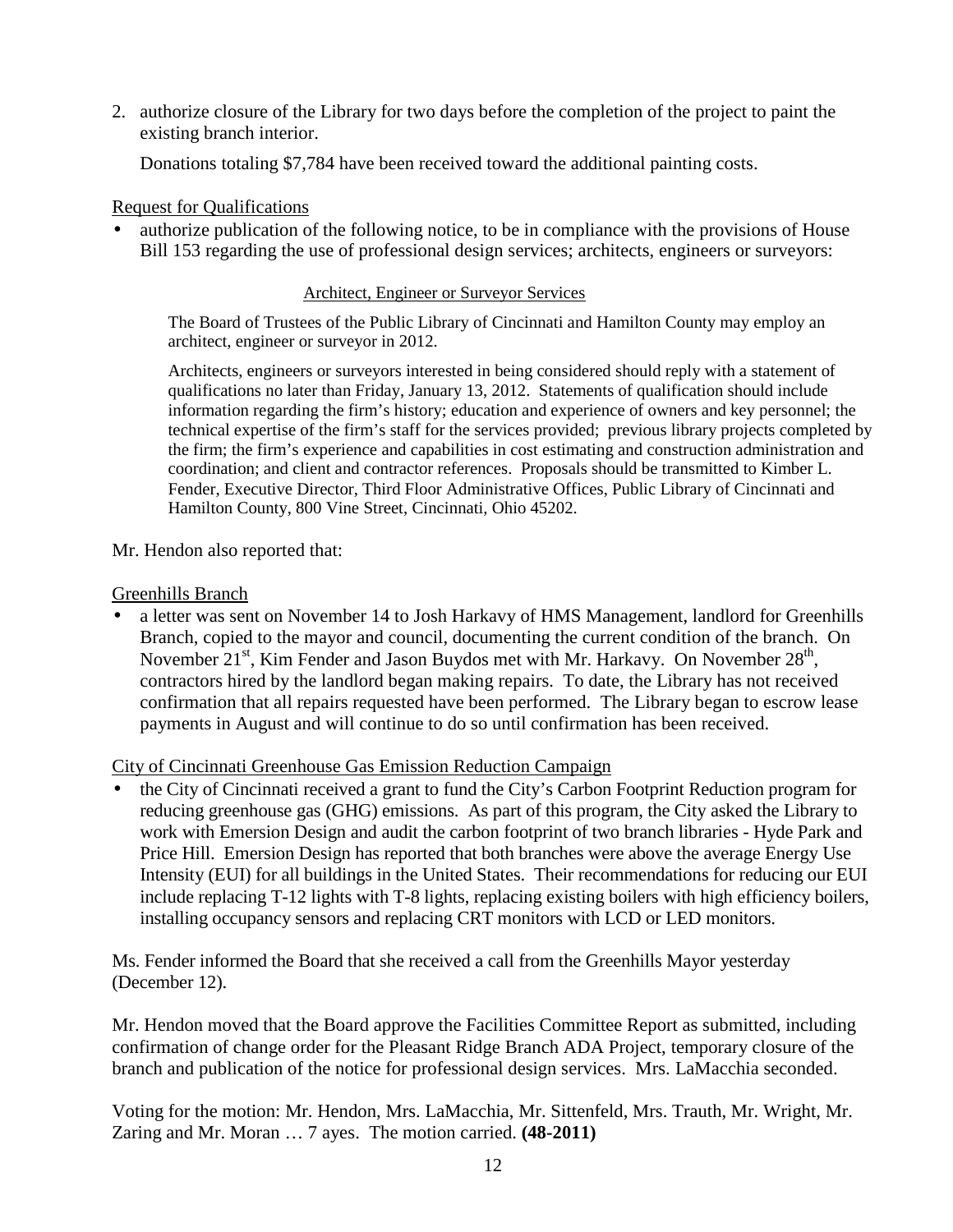## Pleasant Ridge Branch ADA Project

Mr. Hendon reported that as work on the Pleasant Ridge Branch ADA Project has moved into the existing building asbestos pipe insulation has been encountered. The work performed to date has been below the \$25,000 bid threshold but additional asbestos discovered in the attic will place the cost for abatement over the threshold. Based on staff consultation with the Hamilton County Prosecuting Attorney's office, he recommended that the Board waive public bidding of this work in accordance with O.R.C. 3375.41, which exempts public bidding "in cases of urgent necessity or for the security and protection of library property".

Additionally, this work will require closing the branch for 4-7 days, in addition to the two days needed for painting.

Mr. Hendon moved that the Board waive public bidding of this abatement work and approve additional closure of the Pleasant Ridge Branch. Mrs. LaMacchia seconded.

Voting for the motion: Mr. Hendon, Mrs. LaMacchia, Mr. Sittenfeld, Mrs. Trauth, Mr. Wright, Mr. Zaring and Mr. Moran … 7 ayes. The motion carried. **(49-2011)**

# **DEVELOPMENT COMMITTEE REPORT**

Mrs. LaMacchia reported that:

### Naming Opportunity Proposed

• a donor is offering a \$1 million donation to the Library Foundation for the naming rights to the Library's Executive Director's position. The \$1 million gift would be added to the Foundation's endowment, with the annual income going to the Library's General Fund.

On the Library's website, letterhead and anywhere else the Executive Director's title and name appears, the honoree's name would precede the title. For example:

*Kimber L. Fender The Jane Doe Executive Director Public Library of Cincinnati and Hamilton County* 

The naming rights would be granted in perpetuity and would be in memory of a local resident who was an avid reader.

This donation would be one of the largest in the Library's history and would further the Foundation's goal of increasing the endowment. Further, there is no cost to the Library or the Foundation to implement the proposed naming. The gift would also bring much-needed revenue to the Library. The donation would very publicly remember a member of our community who loved books and reading. The primary downside is granting this right in perpetuity.

The proposal arrived too late to schedule a Development Committee meeting before the December meeting. However, the donor is willing to wait until the January 10, 2012 meeting for the Board to decide, so this proposal could be referred to the Development Committee for a recommendation at January's meeting.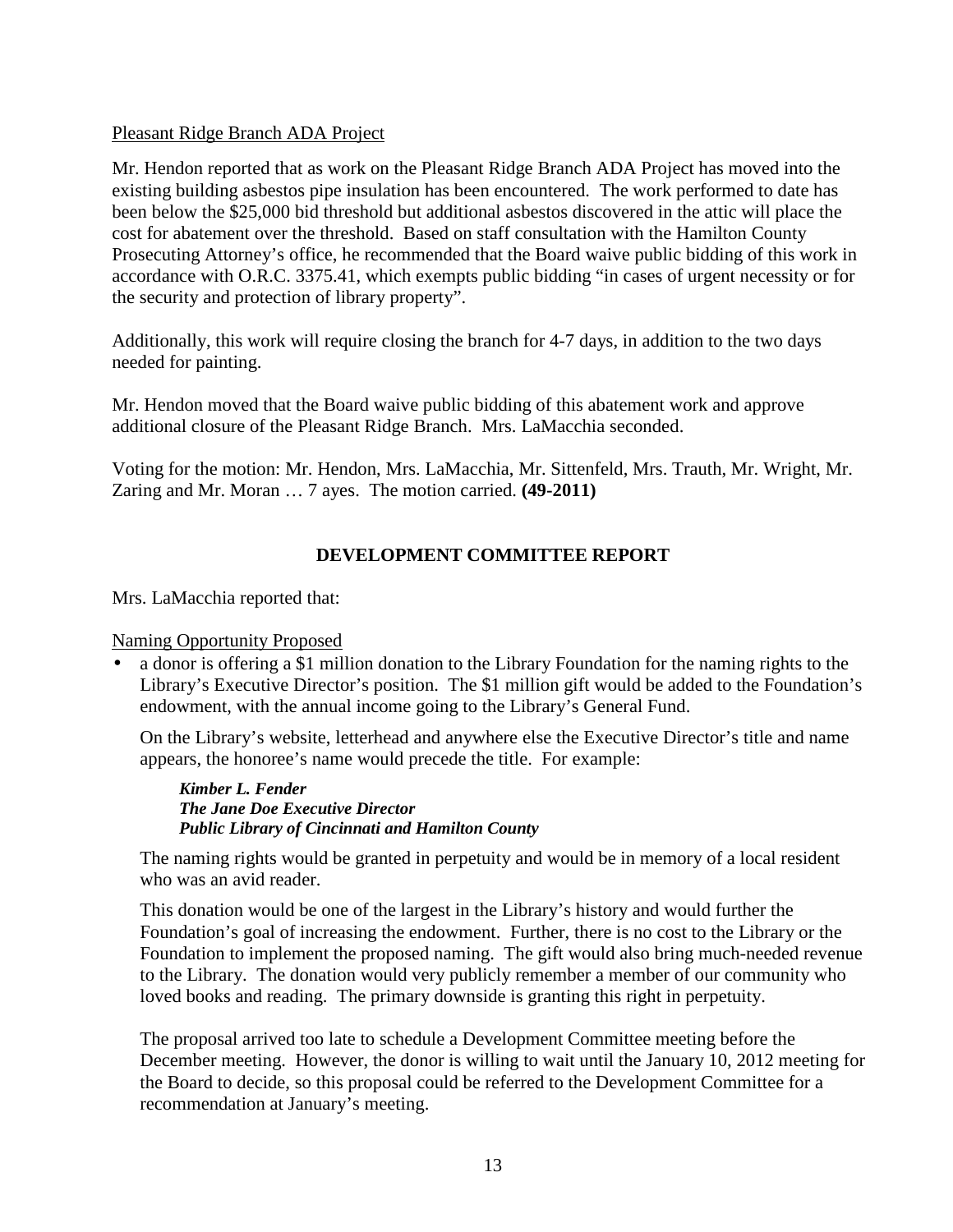Mr. Moran moved that the Board approve the proposed naming opportunity, subject to working out the details. Mr. Hendon seconded.

Voting for the motion: Mr. Hendon – aye, Mrs. LaMacchia – abstain, Mr. Sittenfeld – abstain, Mrs. Trauth – aye, Mr. Wright – aye, Mr. Zaring – aye and Mr. Moran – aye  $\dots$  5 ayes. The motion carried. **(50-2011)** 

Mrs. LaMacchia went on to report that:

## Library Foundation

- the Foundation received a \$2,000 gift from Hamilton Safe for the Clifton Project. Mr. Moran was the speaker at a meeting, of which Hamilton Safe is a member, and refused a speaker's fee. Hamilton Safe expressed their appreciation for Mr. Moran's presentation with this gift.
- the Library Foundation has sent 3,400 Annual Fund solicitation letters since the end of September. Foundation Directors also sent out letters to their friends and several donations have been received as a result. Foundation caddies placed in all branches have the Annual Fund brochures. A reminder email will be sent later this week.

To date, the Annual Fund has brought in \$83,250 from 341 gifts. The Foundation is seeking to achieve 100% participation from both the Foundation and Library Boards and a donor may increase his gift if 100% of both Boards contribute.

Friends of the Public Library

- the Friends of the Public Library and the Library have prepared two additional grant applications for the renovation of the Cox House, future site of the Clifton Branch Library.
- the Friends held its quarterly meeting on October 28, where they announced that an independent audit determined that 91.3% of Friends expenditures fund library services.
- the Friends held a sale at the Madeira Branch on November 3-5, grossing \$6,341.

# Anderson Township Library Association

• the Anderson Township Library Association held its Holiday and Nearly New Used Book Sale November 10-12 at the Anderson Branch, grossing \$11,392.70. The Association met on November 30 and presented the Library with a check for \$45,000 – 55% or \$24,750 for Anderson Branch and 45% or \$20,250 for Mt. Washington Branch.

The remainder of the report was received and filed.

# **COMMUNITY AND PUBLIC RELATIONS COMMITTEE REPORT**

Mr. Sittenfeld reported that the Community and Public Relations Committee met on December 7. Paul Sittenfeld, Betsy LaMacchia, Kim Fender and Greg Edwards were in attendance. He presented Committee recommendations that the Board:

# Advertising Policy

• approve the following Advertising Policy, subject to legal review.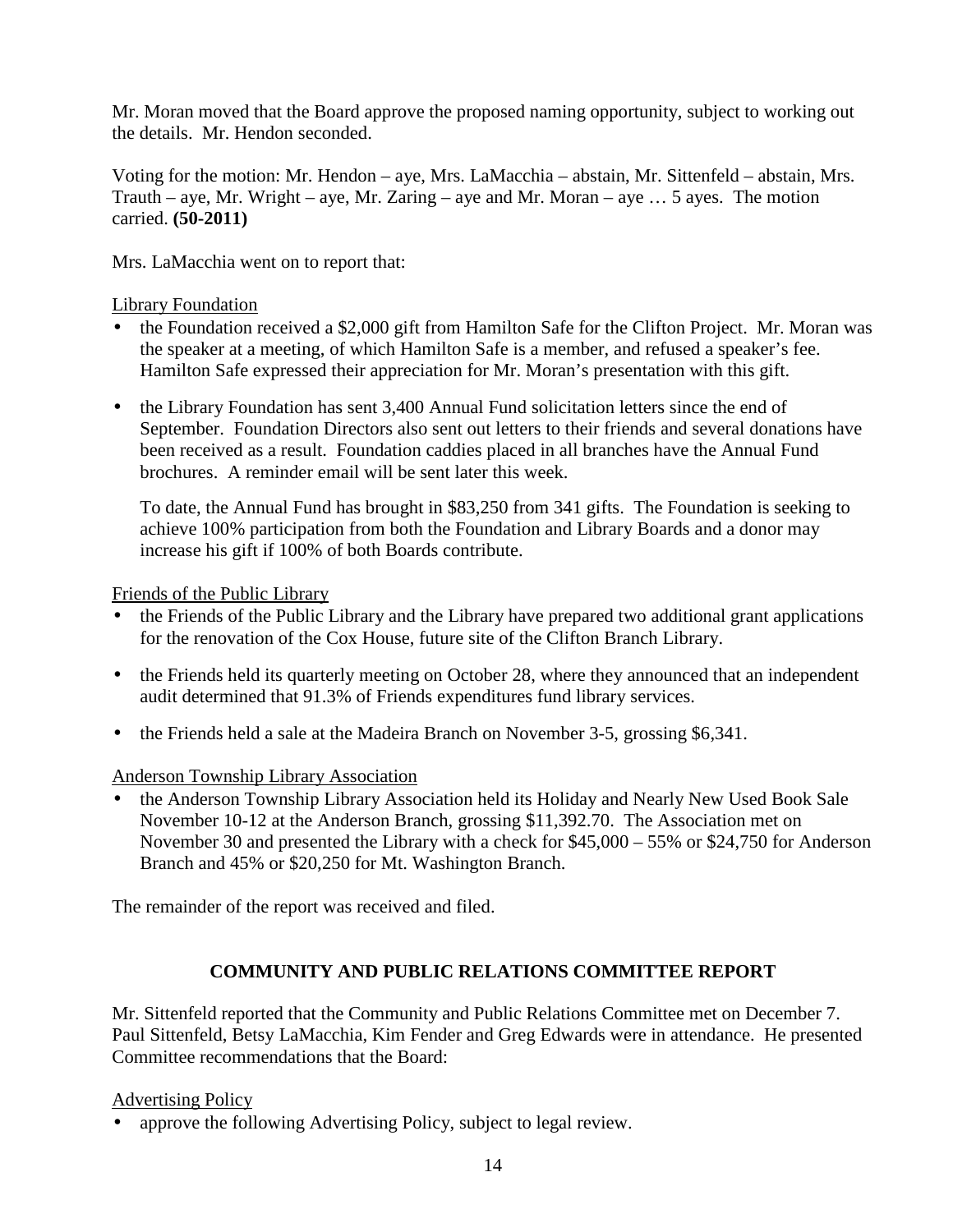### **Advertising Policy**

The Library solicits and accepts advertising to generate revenue.

All advertising must:

- Be appropriate for audiences of all ages.
- Not mislead, harm, offend, or support political campaigning.
- Be reviewed and approved by Library staff.

The Library reserves the right to reject any advertisement and to remove any advertisement at any time.

The display of non-Library advertisements does not constitute an endorsement by the Library of the products or services promoted, the company, or the claims made.

### Community Awareness Campaign

• approve the selection of Burges & Burges to provide strategic communications services to the Library for the purposes of a general community awareness campaign in 2012.

Mr. Sittenfeld moved that the Board approve the Community and Public Relations Committee Report as submitted, including the Advertising policy and the hiring of Burges  $\&$  Burges for a community awareness campaign. Mr. Wright seconded.

Voting for the motion: Mr. Hendon, Mrs. LaMacchia, Mr. Sittenfeld, Mrs. Trauth, Mr. Wright, Mr. Zaring and Mr. Moran … 7 ayes. The motion carried. **(51-2011)** 

Mr. Sittenfeld also reported that:

### Library Card Campaign

• the first phase of the campaign to reach 500,000 library cardholders has resulted in the issuance of nearly 19,000 new and renewed cards as part of the initiative to "Be a Star with your RED card," conducted in partnership with the Greater Cincinnati Alliance for Arts Education and media partner Local 12. Two schools achieved 100% participation by their students and four schools achieved a participation rate of 80% or more.

### Upcoming Programs and Promotions

- upcoming programs and promotions include:
	- o *Poetry Contest for Adults* (January 1 February 29)
	- o *Introduction to eBooks* (January & February)
	- o *Teen Drawing Contest* (January 1-31)
	- o *"End-of-the-Year Good News" Promotion*

### Exhibits

 $\overline{\bullet}$  the Public Library commemorates the 75<sup>th</sup> anniversary of the 1937 Flood through a series of exhibits, programs, and resources – *River Still Rising.* The exhibit runs January 14-April 26 in the Joseph S. Stern, Jr. Cincinnati Room. The Virtual Library will also feature 1937 flood materials. On "Flood Remembrance Day," January 28, historian and author Betty Ann Smiddy will present *Cincinnati's Great Disaster: The 1937 Flood* at the Main Library.